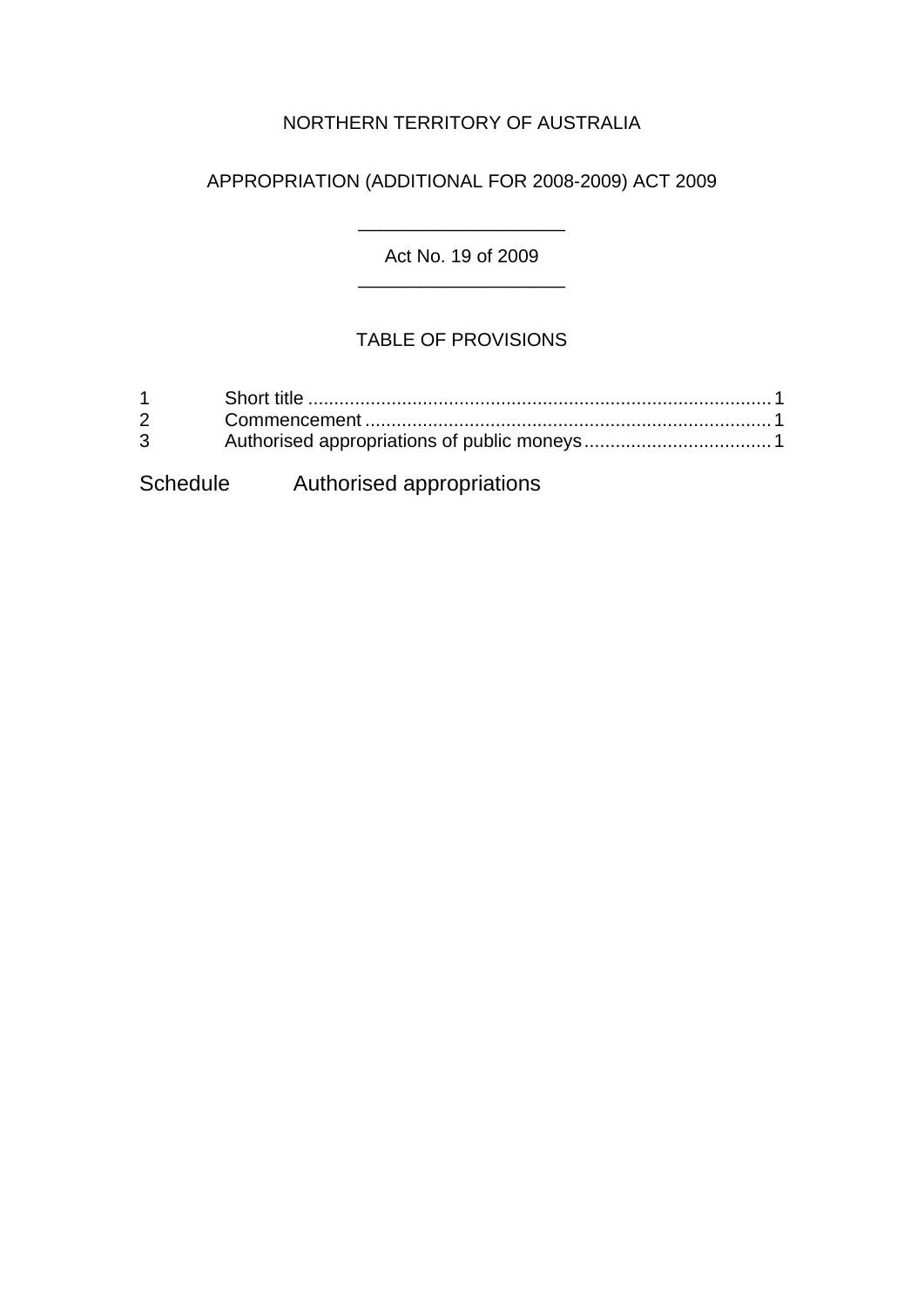

# **NORTHERN TERRITORY OF AUSTRALIA** \_\_\_\_\_\_\_\_\_\_\_\_\_\_\_\_\_\_\_\_

#### Act No. 19 of 2009 \_\_\_\_\_\_\_\_\_\_\_\_\_\_\_\_\_\_\_\_

An Act to authorise the additional issuing and expending of public moneys of the Territory for the financial year ending 30 June 2009

> [*Assented to 25 June 2009*] [*Second reading 5 May 2009*]

#### **The Legislative Assembly of the Northern Territory enacts as follows:**

#### <span id="page-1-0"></span>**1 Short title**

This Act may be cited as the *Appropriation (Additional for 2008- 2009) Act 2009*.

#### <span id="page-1-1"></span>**2 Commencement**

This Act commences on the day after the day on which the *Financial Management Amendment Act 2009* commences.

#### <span id="page-1-2"></span>**3 Authorised appropriations of public moneys**

- (1) Appropriations of the public moneys of the Territory, amounting in aggregate to \$179 965 000, are authorised to be paid from the Central Holding Authority to the Purposes specified in the Schedule for the financial year ending 30 June 2009.
- (2) Appropriations under subsection (1) are in addition to the issuing and expending of public moneys under the *Appropriation Act 2008*.